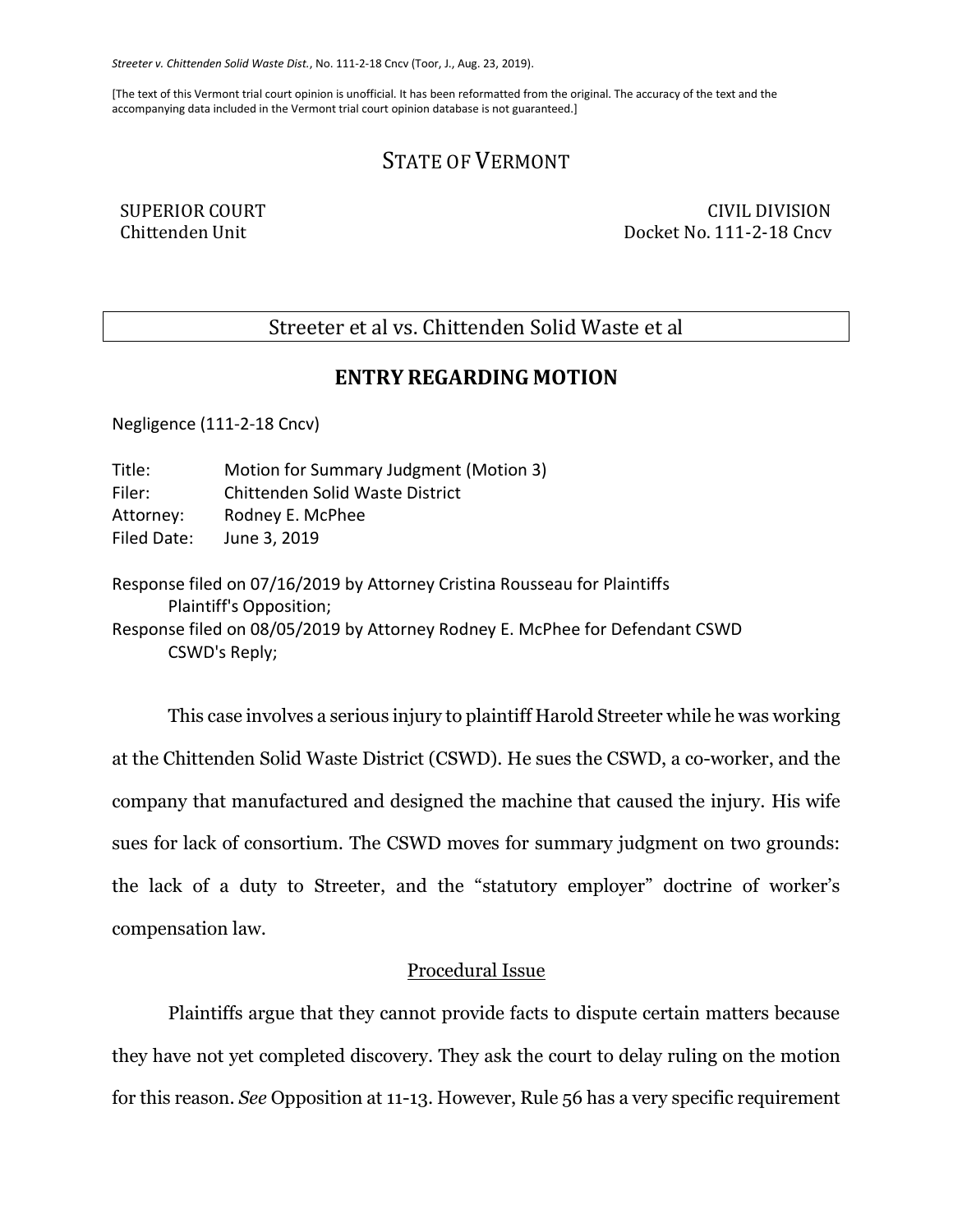for supporting such a request, and Plaintiffs have not met that. V.R.C.P. 56(d). No affidavit has been filed. Nor have Plaintiffs explained precisely what discovery they need that they have been unable to obtain. The scheduling order issued in this case over a year ago has an August 1 deadline for all discovery, which has now passed, and a September 1 trial-ready date. The scheduling order has never been extended. On this record, the court declines to delay ruling on the motion.

#### Undisputed Facts

In sum, the relevant undisputed facts are as follows.<sup>1</sup> Harold Streeter was an employee of Casella Waste Systems. He was seriously injured in 2015 while so employed and working at the CSWD's Williston recycling facility (the Materials Handling Facility, or "the Facility"). CSWD is a municipal entity created by the State of Vermont to manage the solid waste generated in Chittenden County. Casella, which is also in the waste management business, was hired by CSWD to operate and maintain the Facility. By contract, Casella had complete control of the operation and maintenance of the Facility, including all equipment maintenance. CSWD did not exercise supervisory control over Casella's operations or its means and methods. It did contract to pay for reasonable costs of repair and non-routine maintenance.

The recycling equipment in question was manufactured and designed by defendant Machinex. It was installed in the Facility in 2014. Streeter alleges that his injuries resulted from safety features of the equipment—a light and an alarm to indicate a belt was moving—having been disabled by a fire, and not having been fixed or replaced while

<sup>&</sup>lt;sup>1</sup> Where Plaintiffs have not provided any record support for their opposition to CSWD's facts, the court deems the facts undisputed. V.R.C.P. 56(e)(2).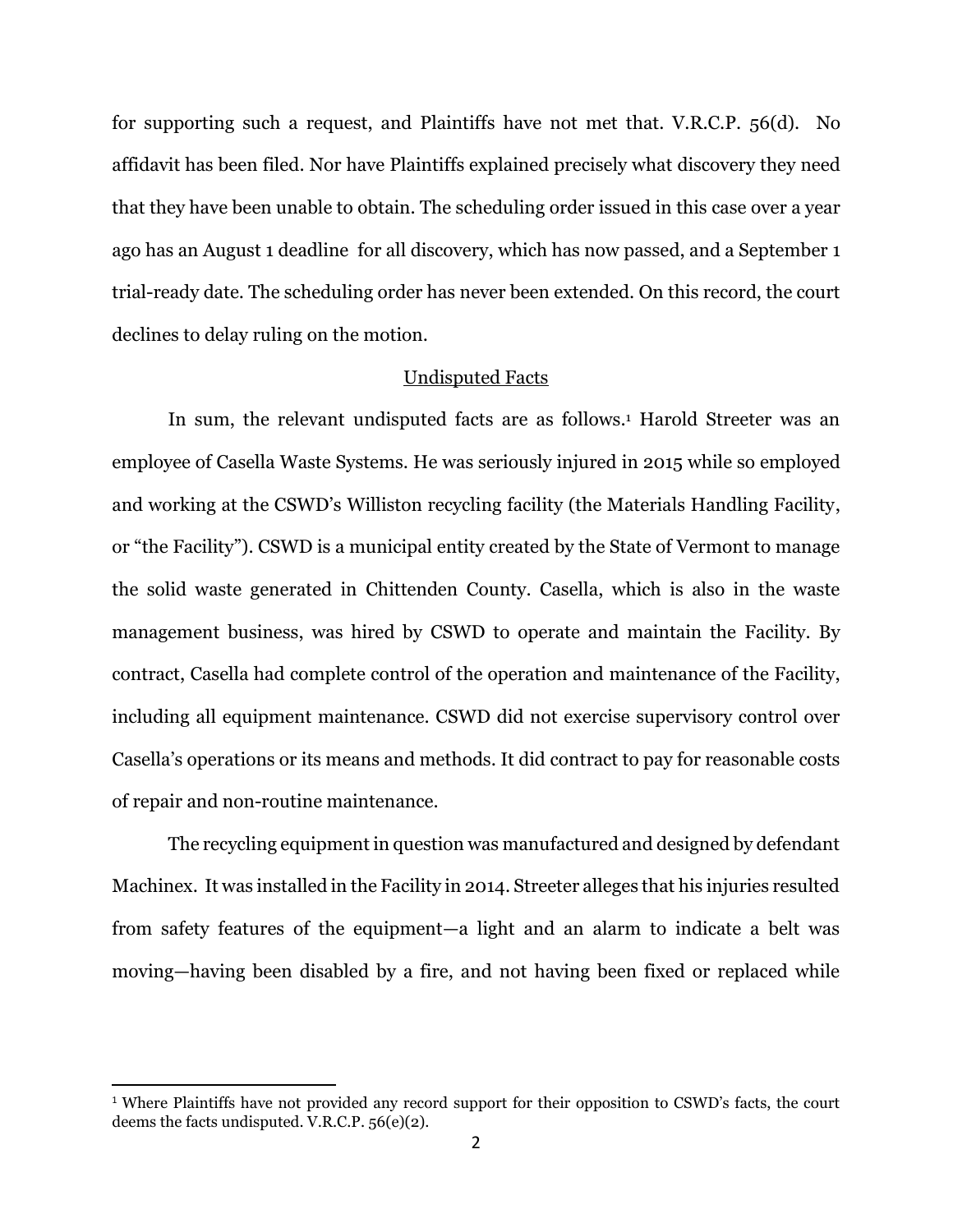repairs were being made by Machinex. There are no allegations that CSWD did anything to disable the safety features or knew that they had been disabled.

The contract also provided that Casella would obtain liability insurance and worker's compensation insurance for the Facility. Streeter is receiving worker's compensation benefits through Casella's worker's compensation insurance.

#### Additional Facts Alleged by Plaintiffs

Plaintiffs allege several additional facts to which they point in their arguments. They allege that CSWD approved the design of the Machinex equipment, that Casella had no role in the design, manufacturing or installation of the equipment, and that CSWD had the power to purchase and lease real and personal property in connection with the management of solid waste.

## Conclusions of Law

CSWD raises two legal arguments. The court addresses only the second one , because it is dispositive. CSWD argues that it is what is termed a "statutory employer" under the worker's compensation law. That term includes "the owner or lessee of premises or other person who is virtually the proprietor or operator of the business there carried on, but who, by reason of there being an independent contractor or for any other reason, is not the direct employer of the workers there employed." 21 V.S.A. § 601(3). The statute was "intended to impose liability for workers' compensation benefits upon business owners who hire independent contractors to carry out some phase of their business." Edson v. State, 2003 VT 32, ¶ 6, 175 Vt. 330. A statutory employer is protected from liability outside the worker's compensation regime. 21 V.S.A. § 622.

The "critical inquiry" is "whether the type of work being carried out by the independent contractor is the type of work that could have been carried out by the owner's

3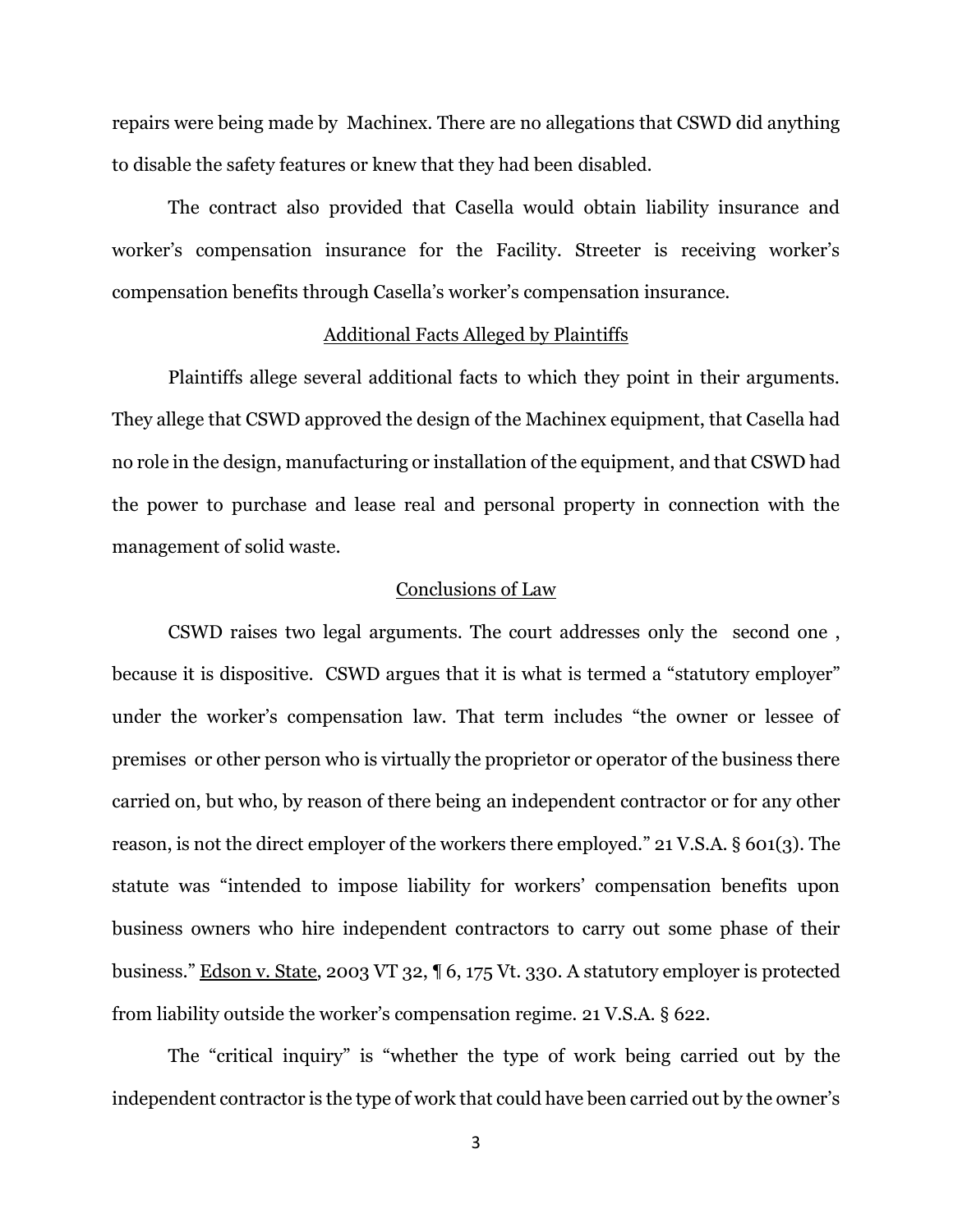employees as part of the regular course of their business." Edson, 2003 VT 32, ¶ 7. "Put another way, the question is whether the work that the owner contracted for is a part of, or process in, the trade, business or occupation of the owner." Id. (quotation and citation omitted). So, for example, a creamery that hired a contractor to construct a building at the creamery was *not* a statutory employer because the creamery business did not include constructing buildings; the Vermont Department of Liquor Control *was* a statutory employer when it hired a trucking firm to load and deliver liquor because its business included distribution of liquor. *Compare* Packett v. Moretown Creamery Co., 91 Vt. 97 (1917), with Edson, 2003 VT 32.

CSWD hired Casella to do the work it was responsible for by law: managing Chittenden County waste. The work Casella was contracted to do was precisely the work CSWD does. "[I]t is plain that plaintiff was injured while engaged in the [CSWD]'s business" of managing solid waste in Chittenden County. Edson, 2003 VT 32, ¶ 9. CSWD was therefore a statutory employer.

Plaintiffs argue that the "dual capacity doctrine" creates a basis for CSWD's liability here. That doctrine can override the immunity from suit "if the employer's liability to the victim arises from actions taken in a nonemployer capacity." Colwell v. Allstate Insurance Co., 2003 VT 5, ¶ 25, 175 Vt. 61. Plaintiffs assert that their claim is based not on CSWD's business of managing waste, but its business of "designing and leasing recycling equipment and facilities." Opp. at 9. They argue that "the only relationship giving rise to liability is that of an owner and lessor of machinery, a role unrelated to CSWD's status as Plaintiff's statutory employer  $\dots$ " Id. The court is unpersuaded. The design and ownership of the machinery is not separate from the business of waste management, it is part and parcel of the business. The employer's legal duty to provide a safe workplace is part of